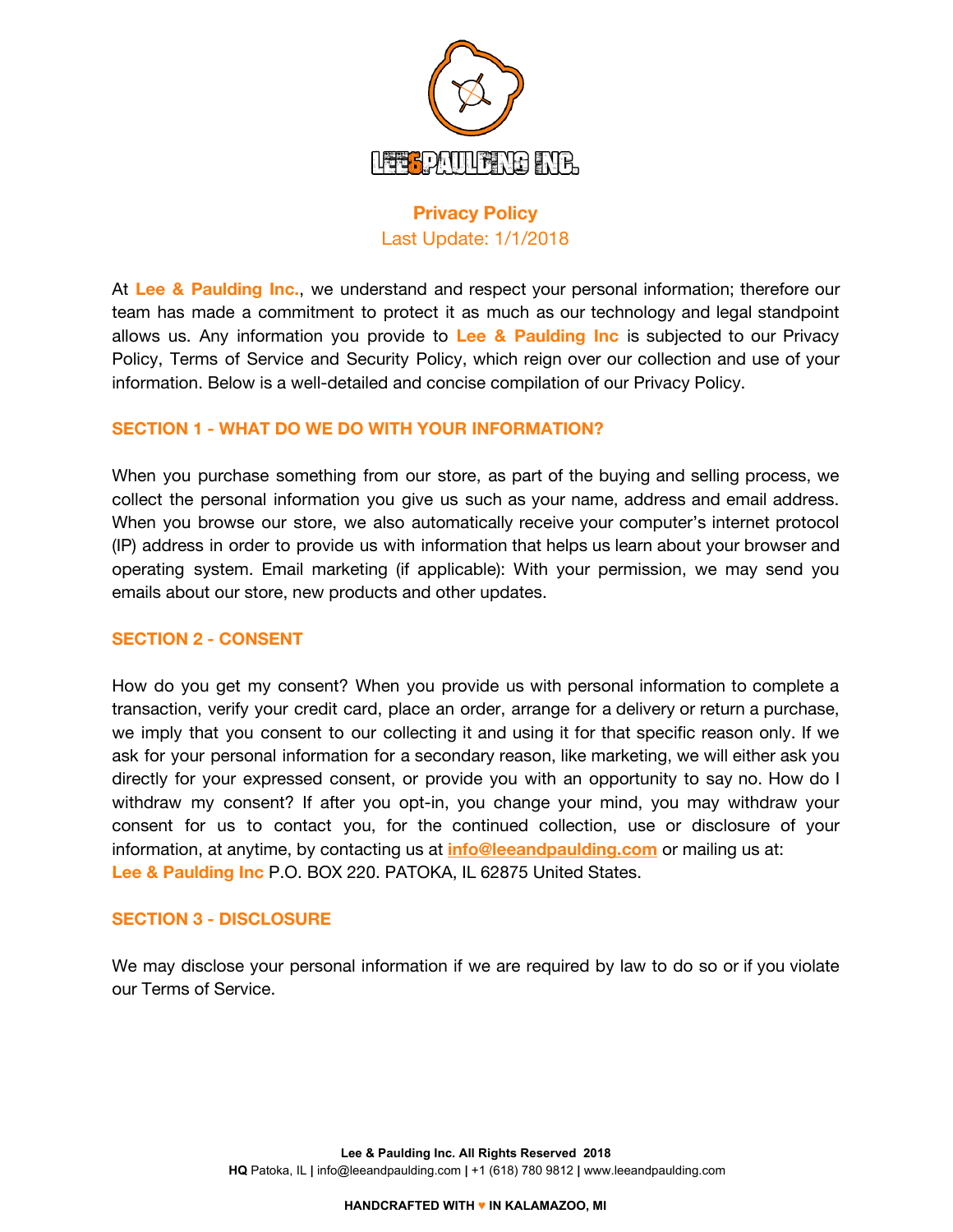

#### **SECTION 4 - Wix.com**

Our store is hosted on Wix.com. They provide us with the online e-commerce platform that allows us to sell our products and services to you. Your data is stored through Wix.com's data storage, databases and the general Wix.com application. They store your data on a secure server behind a firewall. Payment: If you choose a direct payment gateway to complete your purchase, then Wix.com stores your credit card data. It is encrypted through the Payment Card Industry Data Security Standard (PCI-DSS). Your purchase transaction data is stored only as long as is necessary to complete your purchase transaction. After that is complete, your purchase transaction information is deleted. All direct payment gateways adhere to the standards set by PCI-DSS as managed by the PCI Security Standards Council, which is a joint effort of brands like Visa, MasterCard, American Express and Discover. PCI-DSS requirements help ensure the secure handling of credit card information by our store and its service providers. For more insight, you may also want to read Wix.com's Terms of Service here or Privacy Statement here.

## **SECTION 5 - THIRD-PARTY SERVICES**

In general, the third-party providers used by us will only collect, use and disclose your information to the extent necessary to allow them to perform the services they provide to us. However, certain third-party service providers, such as payment gateways and other payment transaction processors, have their own privacy policies in respect to the information we are required to provide to them for your purchase-related transactions. For these providers, we recommend that you read their privacy policies so you can understand the manner in which these providers will handle your personal information. In particular, remember that certain providers may be located in or have facilities that are located a different jurisdiction than either you or us. So if you elect to proceed with a transaction that involves the services of a third-party service provider, then your information may become subject to the laws of the jurisdiction(s) in which that service provider or its facilities are located. As an example, if you are located in Canada and your transaction is processed by a payment gateway located in the United States, then your personal information used in completing that transaction may be subject to disclosure under United States legislation, including the Patriot Act. Once you leave our store's website or are redirected to a third-party website or application, you are no longer governed by this Privacy Policy or our website's Terms of Service. Links When you click on links on our store, they may direct you away from our site. We are not responsible for the privacy practices of other sites and encourage you to read their privacy statements.